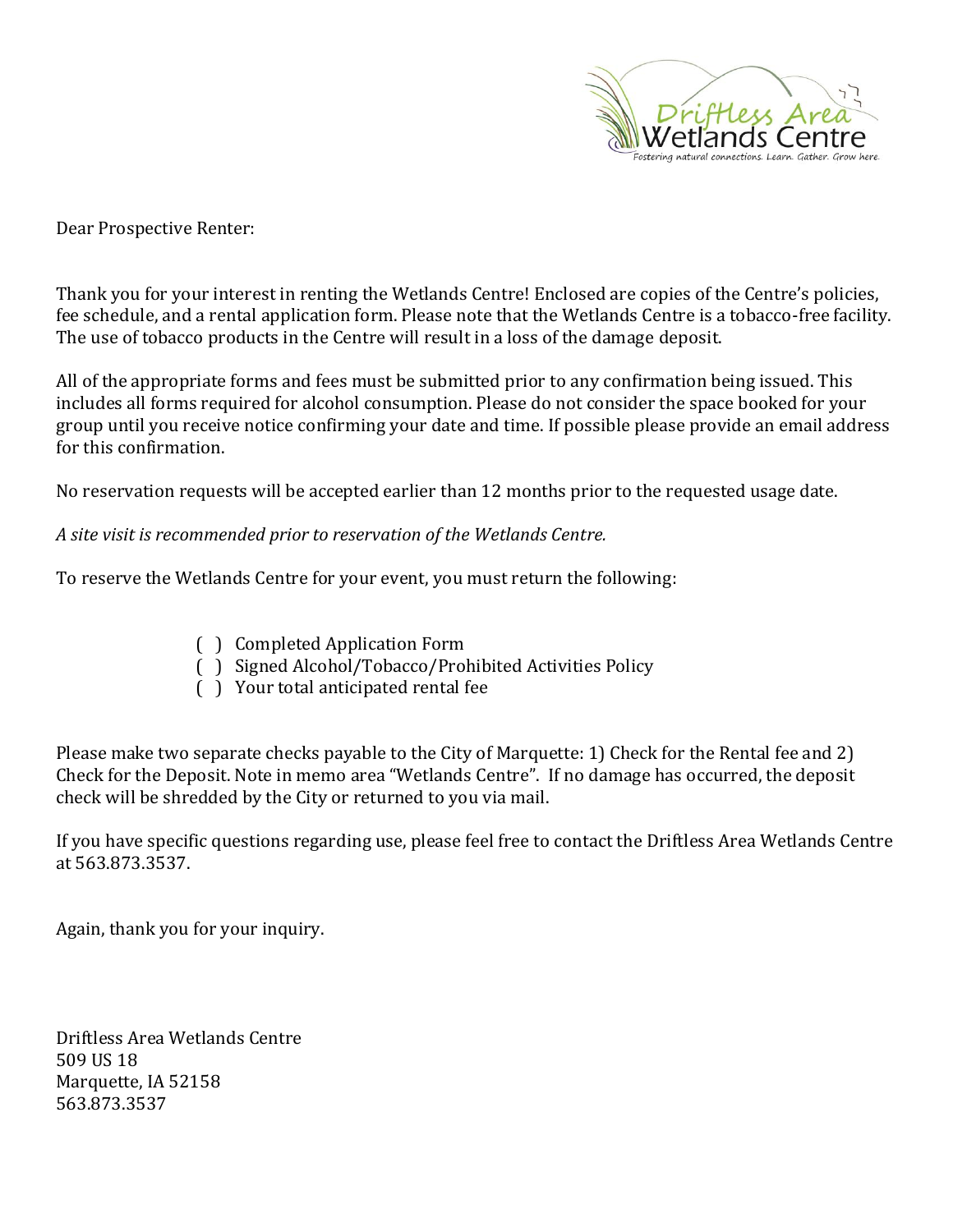# **DAWC RENTAL AGREEMENT APPLICATION**

|    | Hourly Facility Rental Rate (includes setup and clean-up)*<br>No Staff Present<br>Staff Present**<br>Local Non-Profits & MFL MarMac School<br>Audio/Visual System<br>*It is the responsibility of the user to arrive and depart within the rental times requested on this form. If the event runs<br>longer than anticipated, the user will be responsible for paying additional rental fees before the deposit check is returned.<br>A refund will not be issued to the user for rentals lasting fewer hours than those designated on this form.<br>**DAWC Director will determine whether or not staff needs to be present during the rental period.                                                                                                                                                                                                                                                                                                                                                                                                                                                                                                                                                                                                                   |                                                                | $\left( \quad \right)$<br>$\begin{pmatrix} \end{pmatrix}$<br>$\begin{pmatrix} 1 \end{pmatrix}$ | <b>Currently No Charge</b><br>\$350.00 Deposit | $$15/hour + $250.00$ Deposit<br>$$25/hour + $250.00$ Deposit |  |
|----|--------------------------------------------------------------------------------------------------------------------------------------------------------------------------------------------------------------------------------------------------------------------------------------------------------------------------------------------------------------------------------------------------------------------------------------------------------------------------------------------------------------------------------------------------------------------------------------------------------------------------------------------------------------------------------------------------------------------------------------------------------------------------------------------------------------------------------------------------------------------------------------------------------------------------------------------------------------------------------------------------------------------------------------------------------------------------------------------------------------------------------------------------------------------------------------------------------------------------------------------------------------------------|----------------------------------------------------------------|------------------------------------------------------------------------------------------------|------------------------------------------------|--------------------------------------------------------------|--|
| 1. |                                                                                                                                                                                                                                                                                                                                                                                                                                                                                                                                                                                                                                                                                                                                                                                                                                                                                                                                                                                                                                                                                                                                                                                                                                                                          |                                                                |                                                                                                |                                                |                                                              |  |
| 2. |                                                                                                                                                                                                                                                                                                                                                                                                                                                                                                                                                                                                                                                                                                                                                                                                                                                                                                                                                                                                                                                                                                                                                                                                                                                                          |                                                                |                                                                                                |                                                | Approximate # of People: ________                            |  |
| 3. |                                                                                                                                                                                                                                                                                                                                                                                                                                                                                                                                                                                                                                                                                                                                                                                                                                                                                                                                                                                                                                                                                                                                                                                                                                                                          |                                                                |                                                                                                |                                                |                                                              |  |
| 4. | Will a meal be served? () YES () NO                                                                                                                                                                                                                                                                                                                                                                                                                                                                                                                                                                                                                                                                                                                                                                                                                                                                                                                                                                                                                                                                                                                                                                                                                                      |                                                                |                                                                                                |                                                | 5. Will there be music at this function? () YES () NO        |  |
|    | 5. AV Equipment usage? () Yes () NO<br>The user agrees to report any damages to the equipment or facility which may occur during use and to report any other problems<br>concerning this agreement as soon as possible after the use of the facilities. The user shall be fully responsible for damages or extra<br>cleaning costs which are caused by the group or organization. Children must be supervised by an adult at all times. The Wetlands<br>Centre is not responsible for things brought to or left in the Centre or on the surrounding grounds. The person signing this agreement<br>will accept responsibility for the group or organization using the Wetlands Centre facilities and equipment at the date and time<br>stated herein. I have read the rental rules/agreement and understand any violation could result in the forfeiture of a partial or full<br>amount of the security/damage deposit and I could be denied future rental of the Centre. The Wetlands Centre is a part of the City of<br>Marquette's parks system and its use falls under the control of Chapter 47 of the City of Marquette's Code of Ordinances. The<br>gathering organizer and all participants in the gathering assume risks associated with the spread of COVID-19. |                                                                |                                                                                                | (If yes, please see attachment)                | 6. Will there be beer, wine or champagne? () YES () NO       |  |
|    | Email Address                                                                                                                                                                                                                                                                                                                                                                                                                                                                                                                                                                                                                                                                                                                                                                                                                                                                                                                                                                                                                                                                                                                                                                                                                                                            |                                                                |                                                                                                |                                                |                                                              |  |
|    |                                                                                                                                                                                                                                                                                                                                                                                                                                                                                                                                                                                                                                                                                                                                                                                                                                                                                                                                                                                                                                                                                                                                                                                                                                                                          | Do not write in this space - Office Use Only                   |                                                                                                |                                                |                                                              |  |
|    | Total Rental Amount Received \$<br>Type of Pymt ________________<br>Date Key Issued _______________                                                                                                                                                                                                                                                                                                                                                                                                                                                                                                                                                                                                                                                                                                                                                                                                                                                                                                                                                                                                                                                                                                                                                                      | Security Deposit Received \$<br>Type of Pymt. ________________ |                                                                                                |                                                |                                                              |  |
|    | Key Returned: □ Yes<br>$\Box$ No<br>Facility Cleaned-up: □ Yes<br>$\Box$ No<br><b>Security Deposit:</b><br>*Amount to be refunded \$__________________Type of Refund ______________________Date ____________*Explanation of partial                                                                                                                                                                                                                                                                                                                                                                                                                                                                                                                                                                                                                                                                                                                                                                                                                                                                                                                                                                                                                                      |                                                                |                                                                                                |                                                |                                                              |  |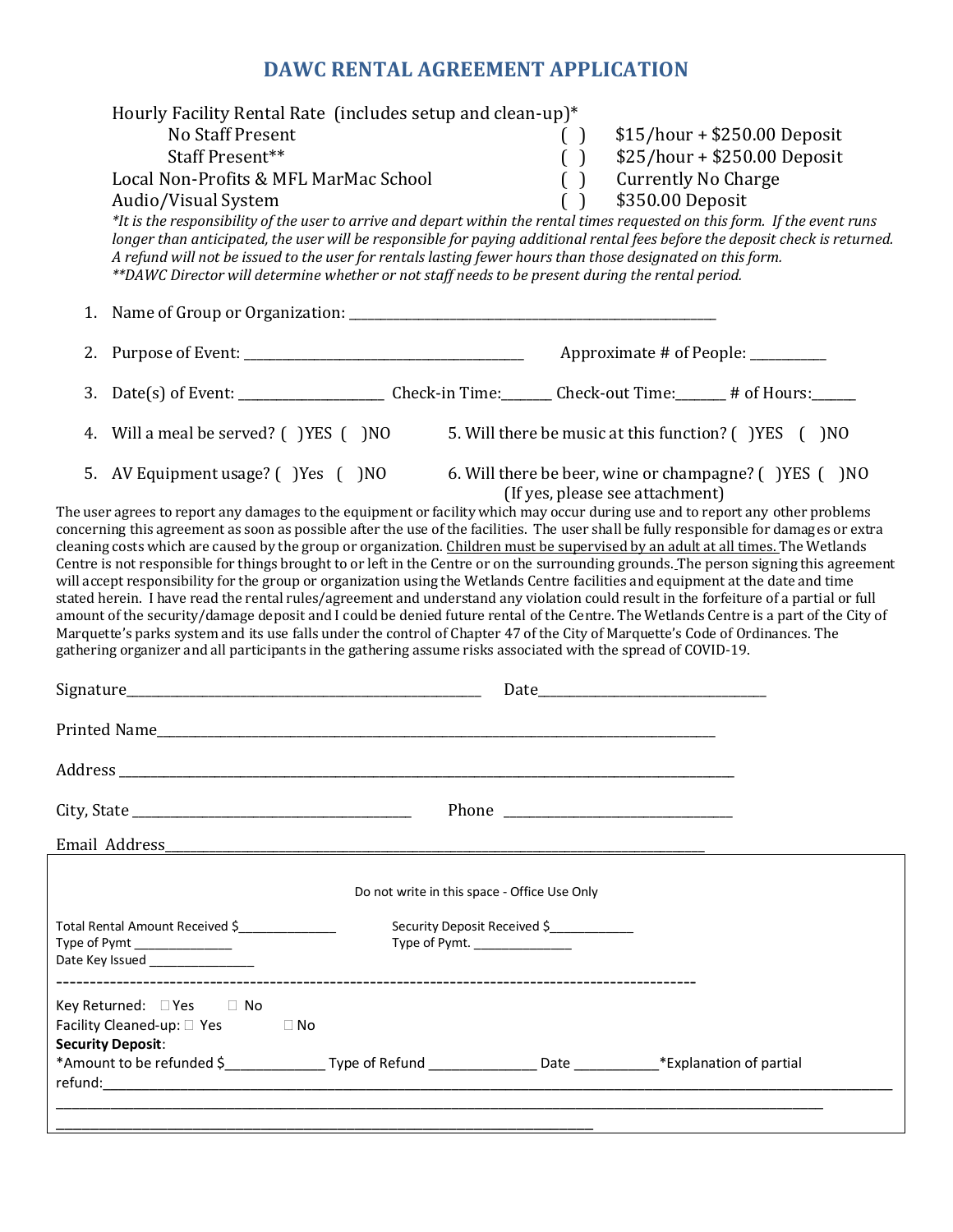## **Wetlands Centre Amenities**

The Wetlands Centre is intended to meet a variety of community needs. Its primary use is for educational activities. Other uses may include functions such as meetings, school reunions, outdoor wedding ceremonies and small receptions, bridal/baby showers, funeral lunches, family gatherings, etc.

### **Education Room Capacity**

Seating for 25-30 people, depending on set-up (reduced due to Covid regulations) 10 – 5' round tables and seating 60+ Chairs 3 - 72" presentation tables and seating

### **Warming Kitchen**

A 24 foot long lighted serving counter with two sinks, microwave and refrigerator

### **Catering Suggestions**

By the Spoonful | 563.873.2900 | www.itsbythespoonful.com Marquette Bar & Cafe | 563.873.9663 Maggie's Diner – 563.873.2935 Casino Queen Marquette – 1.800.496.8238 Backwoods Bar & Grill – 563.873.3150 White Springs Supper Club – 563.873.9642

### **Audio/Visual Equipment**

1080 DLP projector 106" Electric Screen Wireless microphone DVD Player WiFi

### **Alcohol/Tobacco/Prohibited Activities Policy**

The Wetland Centre is not a licensed establishment for consumption of alcoholic beverages. The possession, use and consumption of alcoholic beverages are strictly prohibited anywhere on the premises unless there is strict, continuous and full compliance with the following provisions:

- Alcoholic beverages may not be served unless special permission is obtained
- The possession, use and consumption of alcoholic beverages by anyone less than 21 years of age is strictly prohibited and renter shall not permit the possession, use or consumption to occur under any circumstances
- Events may be required to have security when alcohol is present
- If alcoholic beverages are present, the event must end and all persons must be off premises by 12:00 a.m.
- The facility is a smoke free environment
- Illegal substances or activities are prohibited
- No firearms or weapons
- No gambling allowed
- No animals or pets inside of building (except those permitted by law)
- Programs involving the sale, advertising, or promotion of products or services require prior approval
- Programs intended to recruit persons for later fee-based programs require prior approval
- Programs intended to promote or create business opportunities require prior approval
- Political groups require prior approval initials and the contract of the contract of the limitials of the contract of the contract of the contract of the contract of the contract of the contract of the contract of the co